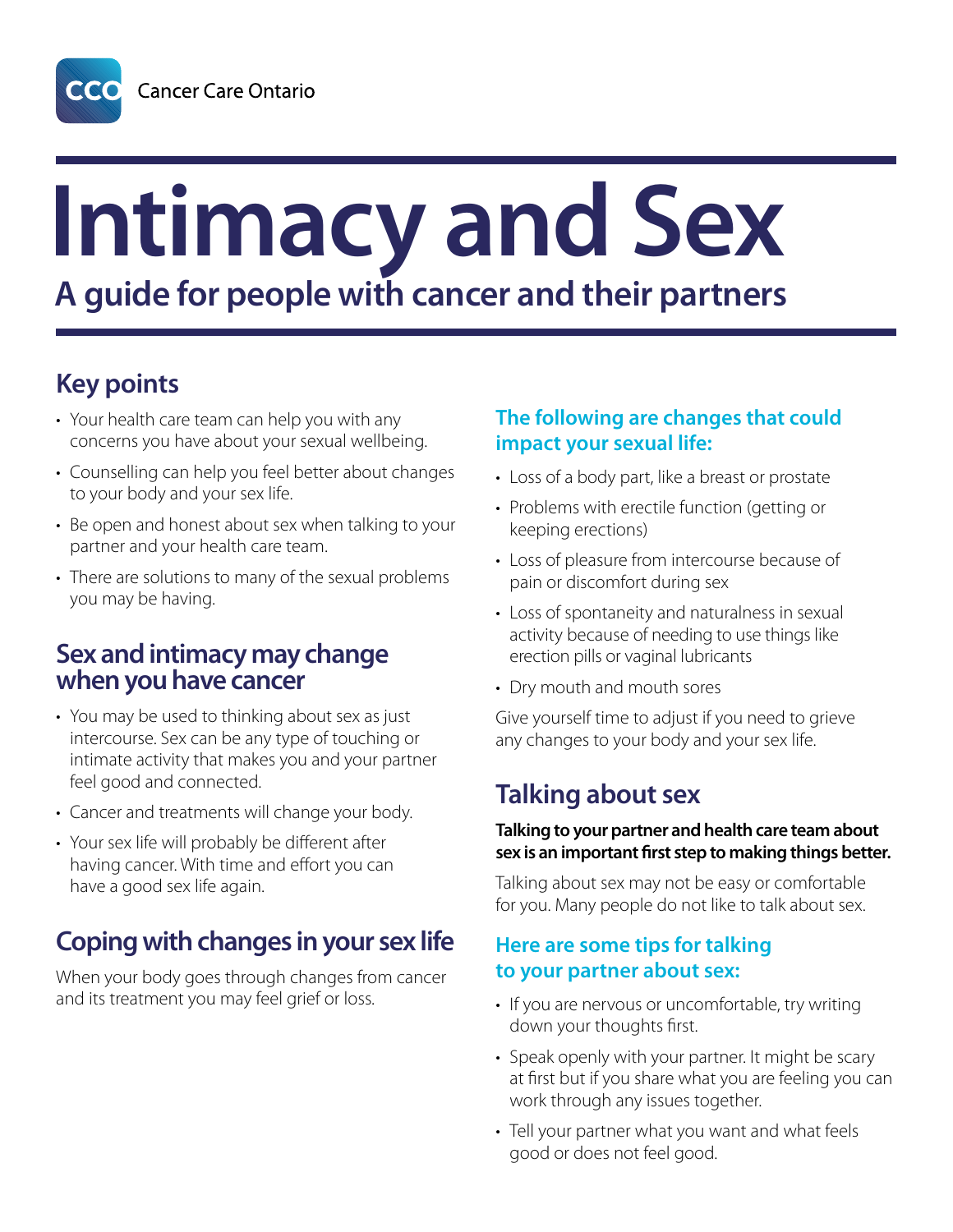#### **Here are some tips for talking to your health care providers about sex:**

- Feel comfortable talking to your health care providers about sexual concerns. They are used to talking about how our bodies work.
- Make a list of questions or concerns before your appointment so you do not forget them. If you prefer, you can even give your health care team the list instead of saying the words.

# **Counselling can help**

#### **A counsellor can help you understand and cope with changes in:**

- how you feel sexual pleasure
- how your body functions during sex
- how your body looks and feels
- how your relationships work

If you have a partner, getting counselling together can help you work through sex and relationship concerns as a team.

## **Sex and your treatment choices**

- Different treatment options can impact your sexual function in different ways.
- There may not be a lot of treatment choices for the cancer you have.
- For some types of cancer there may be more than one treatment option.
- Ask about your treatment's impact on sexual function so that you know what to expect before you begin.

## **Body Image**

Body image is how you see your body and feel about the way you look.

When cancer changes your body you may feel unhappy and worry about how others see you.

#### **Here are some ways to stay positive about your body:**

- Remember that while your body is part of what makes you unique, it is only a small part of what defines you.
- Be kind to yourself. You are likely more critical of your body than others will ever be.
- Some changes to your body are only temporary and will improve over time.
- For everything you find wrong with your body, look for something good.

## **Caregivers and sex**

When your sexual partner has cancer your role as a caregiver can be confusing and conflicted. Some partners find that cancer brings them closer together and others find it can drive them apart.

#### **What to do when your sexual partner has cancer:**

- Be open with your partner about your feelings.
- Be patient with your partner. They may need time to heal or rest before sex feels good again.
- Talk about your sexual wants and needs with your partner. It is okay for you to have wants and needs even if your partner is sick.
- Take care of your own health. Eat well, take breaks, get help with things like cooking, and make sure you get enough sleep.

**Having sex cannot make your partner's cancer get worse.** For most people with cancer, sex can be safe and enjoyable.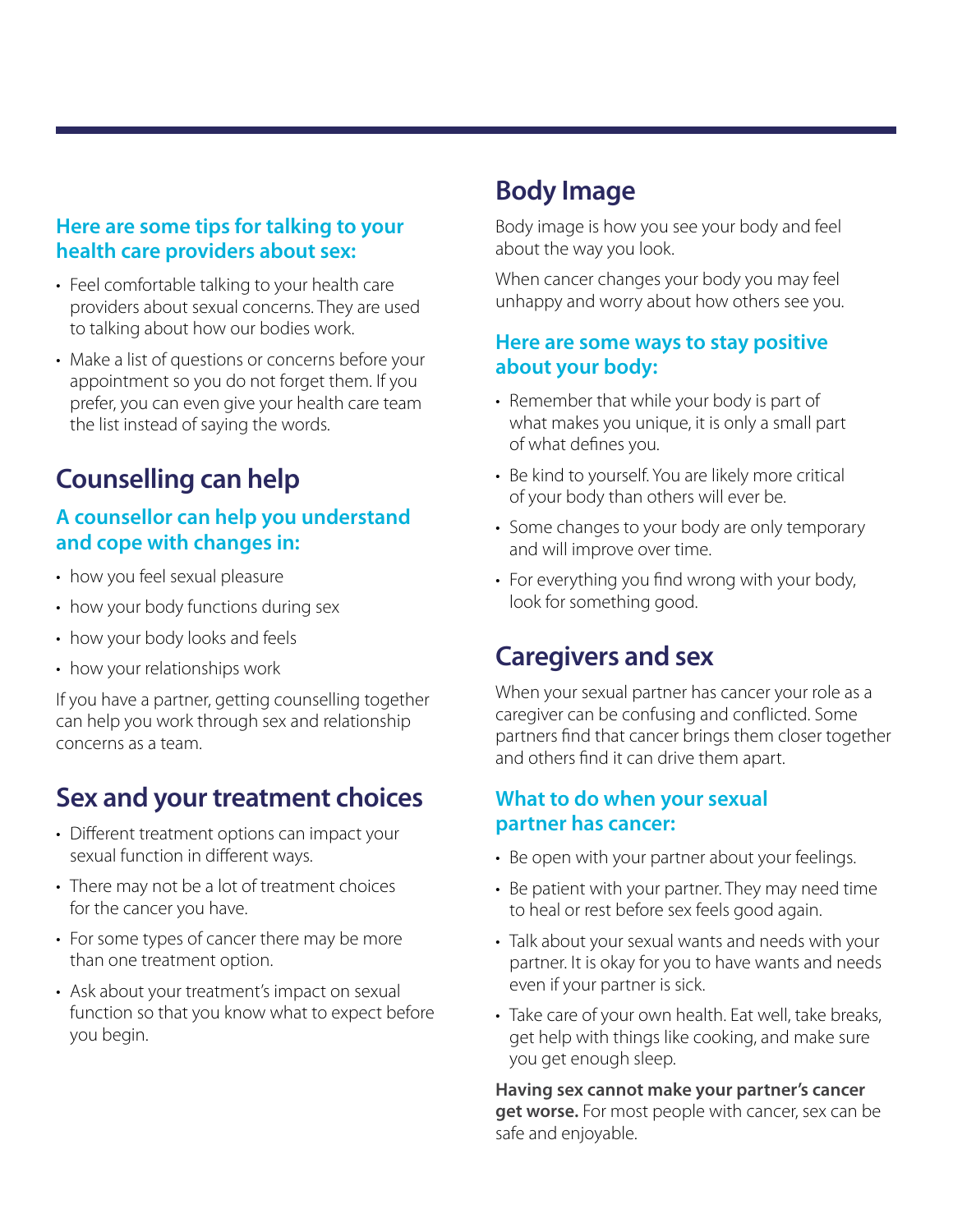## **Physical problems that can impact sex**

#### **Problems with the penis:**

#### **Erectile dysfunction**

Erectile dysfunction is when you have trouble getting or keeping an erection.

#### **How to manage erectile dysfunction:**

- Keep trying to get an erection. Any type of blood flow to the penis is helpful. Keep up with any kind of touching, either by yourself or with your partner.
- Talk to your doctor about therapies to help you get an erection. Medications and devices like erection pills or vacuum erection devices may help.
- Try having fun with sexual activity that does not focus on intercourse.
- Remember that it is likely that you can reach climax/orgasm even when your penis is not firm.

#### **Changes in size and shape**

- Some cancer treatments can cause your penis to get shorter and smaller. This can be upsetting for some people.
- Changes in size and shape may or may not happen with erectile dysfunction.

#### **How to manage changes in size and shape:**

- Keep trying to get erections either with or without a partner. Blood flow to the penis can help to prevent the penis from getting smaller.
- Talk to your health care provider about using medications or devices to help with changes in shape and size.

### **Problems with the vagina:**

#### **Narrowing of the vagina (vaginal stenosis)**

Narrowing can make putting anything into the vagina difficult or impossible.

It can be caused by:

- spasms of the muscles in the walls of the vagina (vaginismus)
- radiation therapy to the pelvis
- surgery to the pelvis

#### **How to manage narrowing of the vagina:**

- Use a vaginal dilator to help stretch and open the vagina slowly over time.
- A dilator is a device or a set of devices that you put inside the vagina to keep it open for a period of time.
- Use the dilator several times each week until about 6 months after treatment ends.
- Ask your health care team how often to use your dilator and what type to buy.

#### **Dryness:**

- Cancer treatments like chemotherapy, radiation therapy and surgery to the pelvis can cause vaginal dryness.
- Dryness can make it painful to get pelvic exams or have sex. It can also make you more prone to vaginal infections.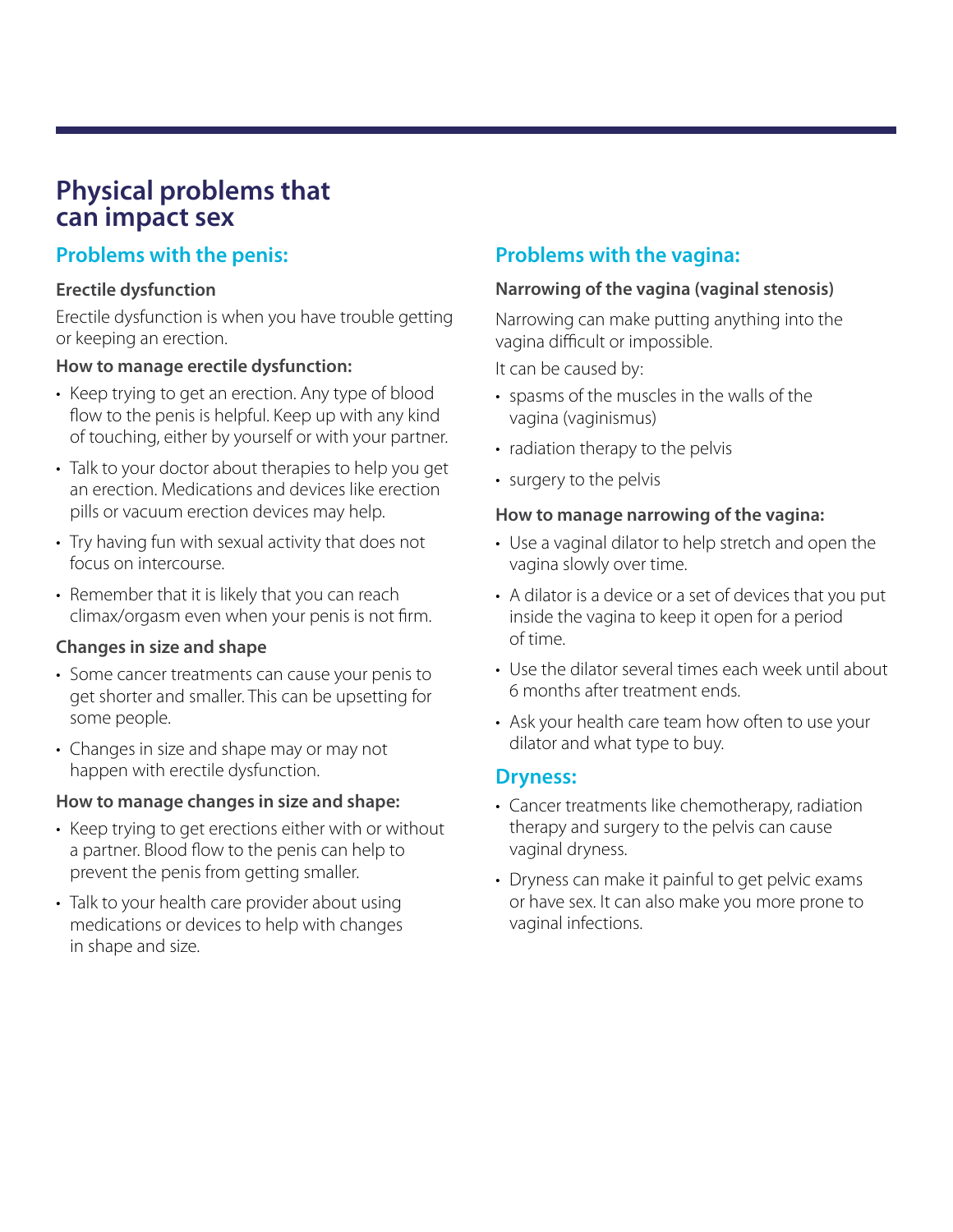#### **How to manage vaginal dryness:**

**Vaginal moisturizers** can help to keep your vagina moist on a daily basis. They are usually put in your vagina every couple of days on a regular basis.

They can be:

- creams or gels
- suppositories

**Vaginal lubricants** are put on or into the vagina just before sex or before inserting a tampon or a vaginal dilator. They give your vagina extra moisture to help make sex feel better, or to make inserting things into the vagina more comfortable.

Do not use these products inside the vagina:

- petroleum-based products like Vaseline
- hand or body lotions
- massage oils

# **Other problems**

#### **Hot flashes:**

- Hot flashes make you suddenly get very warm, flushed and/or sweaty.
- The flush may appear on your chest, neck and face.
- After the hot flash you may feel cold.
- Hot flashes can happen to both men and women during cancer treatment.

#### **How to manage hot flashes:**

- Dress in cool layers and avoid hot drinks.
- Breathe deeply and slowly when you are having a hot flash.
- For women, hormone treatment may also help, as long as you do not have hormonesensitive cancer.
- For men, there are some other medications that can help.

#### **Low sex drive:**

- A low sex drive can be caused by cancer treatment, from the cancer itself or from treatment side-effects like fatigue, nausea or painful intercourse.
- The cause of your low sex drive may be short-term or long-term.

#### **How to manage low sex drive:**

- For short-term causes, you and your partner may be satisfied with non-sexual affection like holding hands, hugs, massages, and cuddling.
- For long-term causes, you and your partner may need a plan to handle your low sex drive. A sexual health specialist can help.

#### **Incontinence:**

Cancer and treatments can sometimes cause incontinence (a loss of control of your bladder or bowel functions).

Incontinence can make you feel awkward, embarrassed or anxious about sex.

#### **How to manage sex and incontinence:**

- Plan to have sex at a time of day when you are the least tired. The muscles that control your bladder and bowels may work best when you feel most awake.
- Go to the bathroom to empty your bladder and bowels before you have sex.
- Do Kegel exercises to strengthen the muscles that control your bladder and bowels.